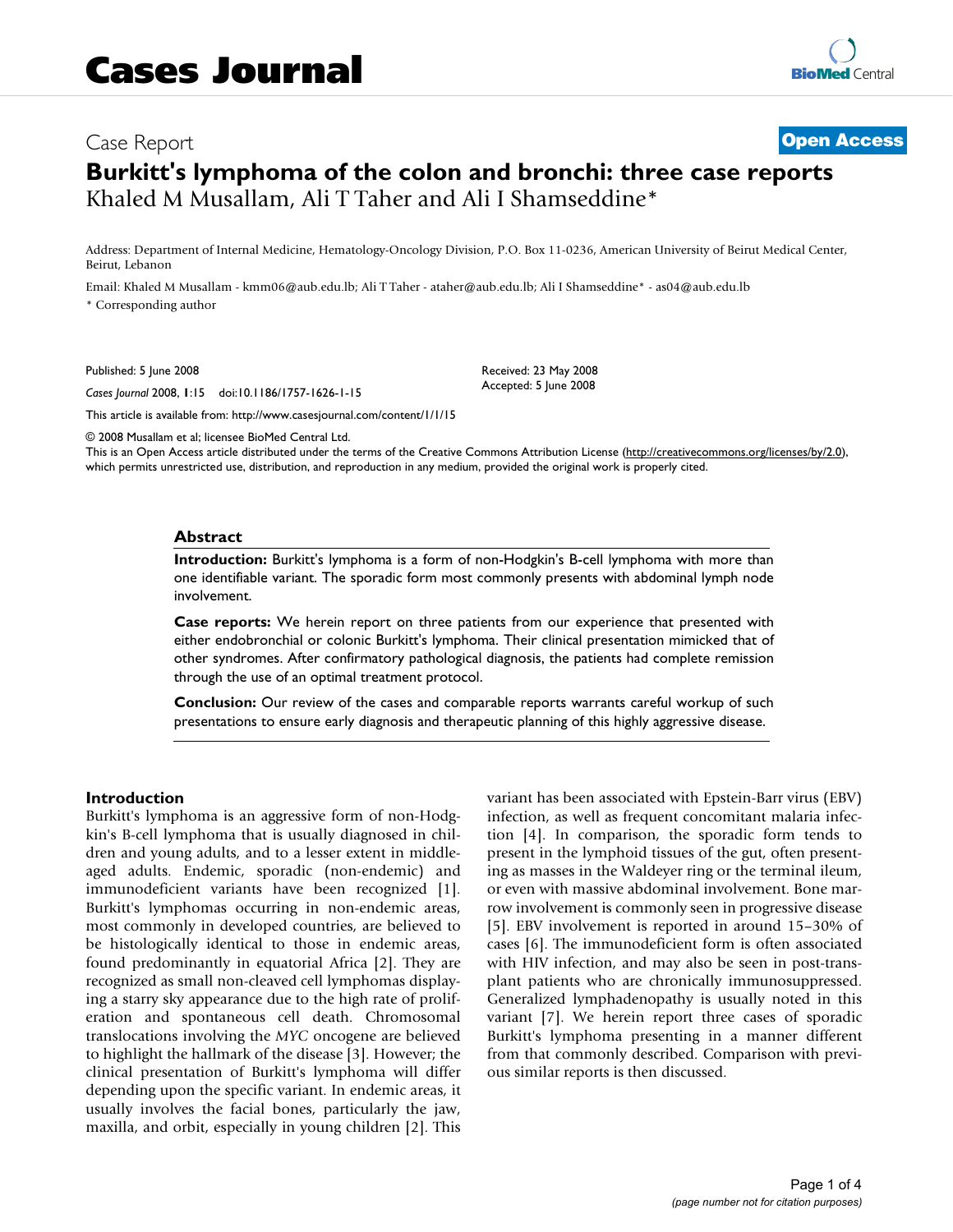# **Case presentation**

#### *Patient 1*

Patient 1 is a 62-year-old woman who presented with a few days history of right facial swelling and dyspnea. The patient underwent left radical mastectomy twenty years prior to presentation for a moderately differentiated stage  $II<sub>B</sub>$  adenocarcinoma. Computed tomography (CT) scan of the chest showed a large mediastinal mass  $5 \times 3.5$  cm in dimension invading the superior vena cava, right pulmonary artery, and the right main bronchus, with multiple lung nodularity. Bronchoscopic examination revealed a fungating mass intruding into the orifice of the right main bronchus causing partial obstruction. Pathologic examination of the biopsy sample revealed high-grade, non-Hodgkin, B-cell lymphoma. Immunohistochemical testing was positive for CD45, CD20, CD10, and BCL-6, and negative for CD3, TdT, and BCL-2; which was consistent with Burkitt's lymphoma. Cerebrospinal fluid (CSF) studies were always negative for lymphoma. No evidence of lymphoma was noted in the bone marrow. Chemoimmunotherapy with hyper-CVAD (hyper-fractionated cyclophosphamide, vincristine, doxorubicin, dexamethasone) plus rituximab were given according to the Thomas et al. protocol [8] for 8 cycles. The patient had multiple successive admissions for febrile neutropenia and is currently in complete remission (CR), defined as complete disappearance of all known disease.

## *Patient 2*

Patient 2 is a 16-year-old boy who presented with signs and symptoms of acute appendicitis. Appendectomy was performed on an emergent basis and the tissue was sent to pathology. Diffuse lymphoreticular infiltration of the mucosa of the appendix penetrating the muscularis of the cecal end and extending to the adjacent fatty tissue was noted. High-grade, non-Hodgkin, B-cell lymphoma was described. Immunohistochemical testing was positive for CD45, CD20, CD10, and BCL-6, and negative for CD3, TdT, and BCL-2; which was consistent with Burkitt's lymphoma. CSF and bone marrow studies were negative. The

**Table 1: Characteristics of endobronchial Burkitt's lymphoma.**

patient received hyper-CVAD plus rituximab according to the Thomas et al. protocol [8] for 8 cycles. The patient has been in CR after completion of chemotherapy.

## *Patient 3*

Patient 3 is a 37-year-old male patient who presented with right lower quadrant pain, that is colicky in nature and radiating to the whole abdomen. Rectal bleeding was also reported. CT scan of the abdomen showed a  $4.4 \times 4.1$  cm cecal mass with small adjacent lymph nodes, the largest measuring 1.4 × 0.6 cm. Colonoscopy revealed a large ileocecal mass. Biopsy results showed a diffuse lamina propria lymphoid infiltrate with intermediate size cells that are mildly pleomorphic with prominent central basophilic nucleoli and brisk mitotic activity. Immunohistochemically, high-grade non-Hodgkin B-cell lymphoma that is CD45, CD20, CD10, and BCL-6 positive was noted. The cells were negative for CD3, CD 5, BCL-2. KI-67 proliferation index was positive in all tumor cells. The diagnosis of Burkitt's lymphoma was entertained. CSF and bone marrow studies were negative. The patient received hyper-CVAD plus rituximab according to the Thomas et al. protocol [8] for 8 cycles. Pancytopenia, neutropenia, and thrombocytopenia were the main reasons for three consecutive hospital admissions. Repeat colonoscopy and CT scan 4 months post initiation of chemotherapy showed no evidence of disease.

## **Discussion**

Sporadic Burkitt's lymphoma accounts for 1%–2% of lymphoma in adults and up to 40% of lymphoma in children in the United States and western Europe [1]. The abdomen, mainly the ileocecal area, is the most common presenting site; the ovaries, kidneys, omentum, Waldeyer's ring, have also been reported. Malignant pleural effusions or ascites have been the presenting signs in some patients. Bilateral involvement of the breasts may occur in association with the onset of puberty or with lactation. Central nervous system (CNS) involvement has also been noted [9]. Lymph node involvement is more common in

| Reference                    | Patient I (this report) | Richet-Boe et al. [12] |  |
|------------------------------|-------------------------|------------------------|--|
| Age                          | 62                      | 52                     |  |
| Sex                          |                         | M                      |  |
| Anatomic location            | Endobronchial           | Endobronchial          |  |
| <b>Clinical presentation</b> | SVC syndrome            | Dyspnea, cough         |  |
| Bone marrow                  | <b>Neg</b>              | Pos                    |  |
| <b>CSF</b>                   | Neg                     | Pos                    |  |
| EBV                          | Neg                     | not done               |  |
| <b>Treatment</b>             | Hyper-CVAD + rituximab  | <b>CVAD</b>            |  |
| Follow up<br>CR              |                         | Mortality              |  |

SVC = superior vena cava; CSF = cerebrospinal fluid; EBV = Epstein-Barr virus; CVAD = cyclophosphamide, vincristine, doxorubicin, dexamethasone; CR = complete remission.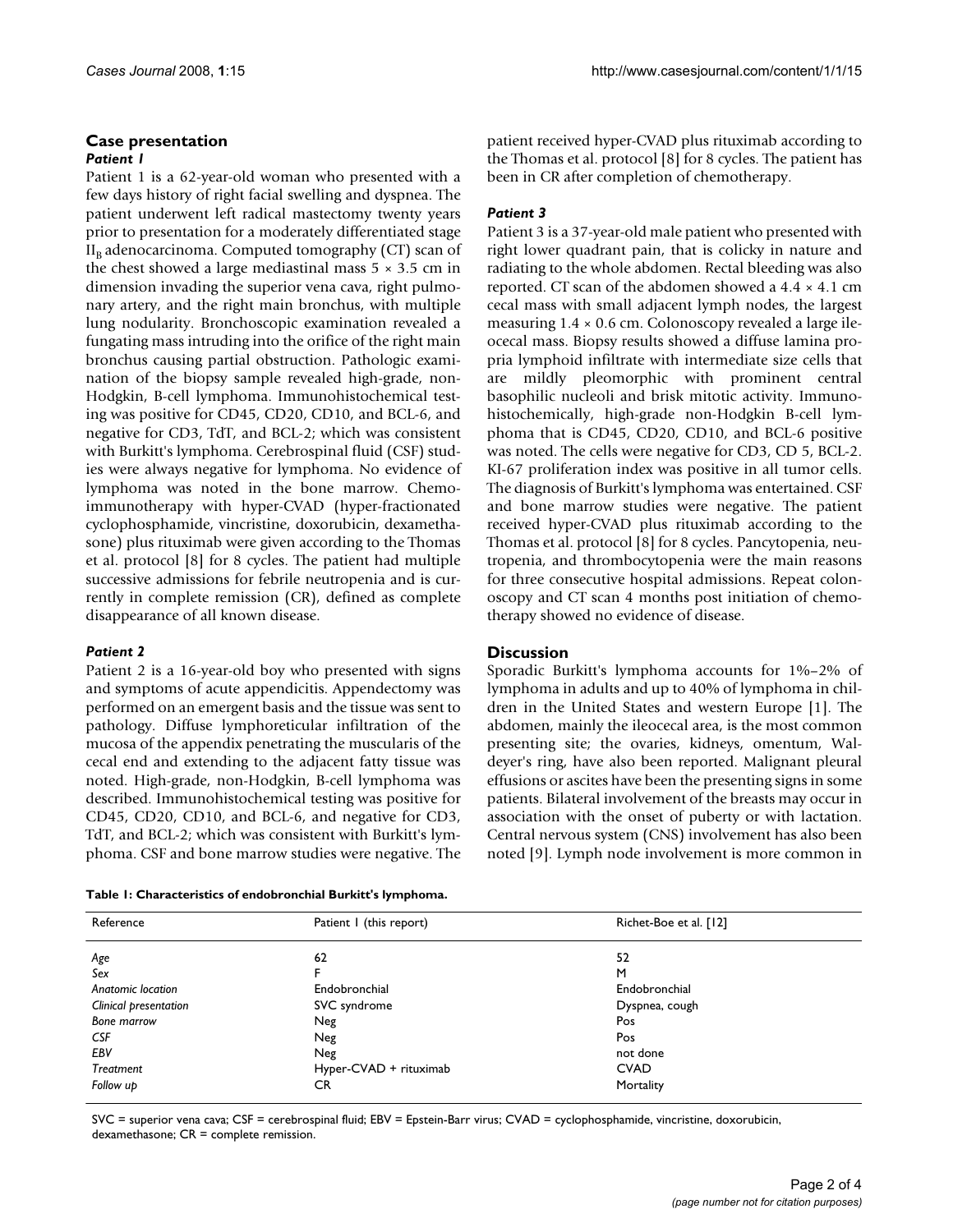adults, where as children usually present with extranodal disease [9]. Leukemic Burkitt's lymphoma has also been described and assigned type L3 in acute lymphoblastic leukemias [9]. Bronchial (Table 1) and colonic (Table 2) wall involvement have only been described in few reports including ours.

The endobronchial involvement in our first patient, with simultaneous mediastinal extension, resulted in what is known as superior vena cava syndrome (SVC syndrome), which is a complication of many mediastinal disease resulting in the obstruction of the superior vena cava with various subsequent signs and symptoms. Malignancy is the etiology in 60% of the cases, with bronchogenic carcinoma having the highest frequency. Small-cell and nonsmall cell lung cancer account for 22% and 24% of the cases, respectively. Lymphomas involvement is noted in 8% of the cases [10]. Endobronchial involvement of Hodgkin's lymphomas has been previously reported [11]; however, our patient and that of Richet-Boe et al. [12] represent the only Burkitt's cases. Our patient had absence of disease in the bone marrow and CSF and was treated with the addition of rituximab to hyper-CVAD which has been shown to improve outcome in Burkitt's lymphoma, especially in adult patients, with a complete response rate of 86% [8]. Any of these parameters might explain the favorable remission in our patient.

Abdominal symptoms are a frequent initial complaint in Burkitt's lymphoma. However, an acute surgical abdomen is a rare presentation. Our second patient and the patient reported by Dunning et al. [13] presented with signs and symptoms of colonic ischemia resulting from lymphoid infiltration of the bowl wall. The case reported by Chang et al. [14] had an underlying intussusception. The uncommon presentations in the three cases called for emergent surgery. If the diagnosis of Burkitt's lymphoma was initially highly suspected, small tumors that are localized and can be safely resected may benefit from complete sur-

**Table 2: Characteristics of colonic Burkitt's lymphoma.**

gical resection. However, extensive abdominal involvement with presumed Burkitt's lymphoma or metastatic disease should undergo a limited biopsy followed by chemotherapy rather than an aggressive attempt to resect or debulk the tumor [13]. Mortality after emergency laparotomy in the setting of untreated Burkitt's lymphoma was found to be very high. It was presumed to be due to tumor lysis syndrome which can occur after surgical manipulation of the tumor [15].

# **Conclusion**

Burkitt's lymphoma is an extremely rapidly growing tumor with a high sensitivity to chemotherapy but in which drug resistance can develop quickly. These dynamic features make prompt diagnosis and initiation of appropriate therapy essential for optimal outcome. Our report and review highlighted some unusual presentations of this tumor that should be kept in mind when compiling a differential diagnosis for similar presentations. Pathologic and immunohistochemical testing remain the only definitive methods of diagnosis. The choice between surgical, chemotherapeutic and chemo-immunotherapeutic treatment should be individualized.

# **Consent**

Written informed consent was obtained from the patient for publication of this case report. A copy of the written consent is available for review by the Editor-in-Chief of this journal.

# **Competing interests**

The authors declare that they have no competing interests.

## **Authors' contributions**

KMM designed the study, compiled the different sections of the report, and helped in writing the manuscript. AIS and ATT drafted the manuscript, revised it critically for important intellectual content and helped in preparing

| Reference             | Patient 2 (this report)                  | Patient 3 (this report)            | Dunning et al. [13]                         | Chang et al. [14]                  |
|-----------------------|------------------------------------------|------------------------------------|---------------------------------------------|------------------------------------|
| Age                   | 16                                       | 37                                 | 14                                          | 23                                 |
| Sex                   | м                                        | M                                  | M                                           |                                    |
| Anatomic location     | Appendix                                 | <b>Ileocecum</b>                   | lleocecum                                   | lleocecum                          |
| Clinical presentation | Acute appendicitis                       | Abdominal pain, rectal<br>bleeding | Colonic ischemia, cardiac<br>arrest, sepsis | Abdominal pain,<br>Intussusception |
| Bone marrow           | Neg                                      | Neg                                | Neg                                         | Neg                                |
| <b>CSF</b>            | Neg                                      | Neg                                | Neg                                         | Neg                                |
| EBV                   | Neg                                      | Neg                                | not done                                    | <b>DOS</b>                         |
| <b>Treatment</b>      | Appendectomy + Hyper-CVAD<br>+ rituximab | Hyper-CVAD + rituximab             | lleocecal resection                         | Hemicoloectomy + CHOP              |
| Follow up             | CR                                       | CR                                 | Brain death                                 | CR                                 |

CSF = cerebrospinal fluid; EBV = Epstein-Barr virus; CVAD = cyclophosphamide, vincristine, doxorubicin, dexamethasone; CHOP = cyclophosphamide, vincristine, prednisone; CR = complete remission.